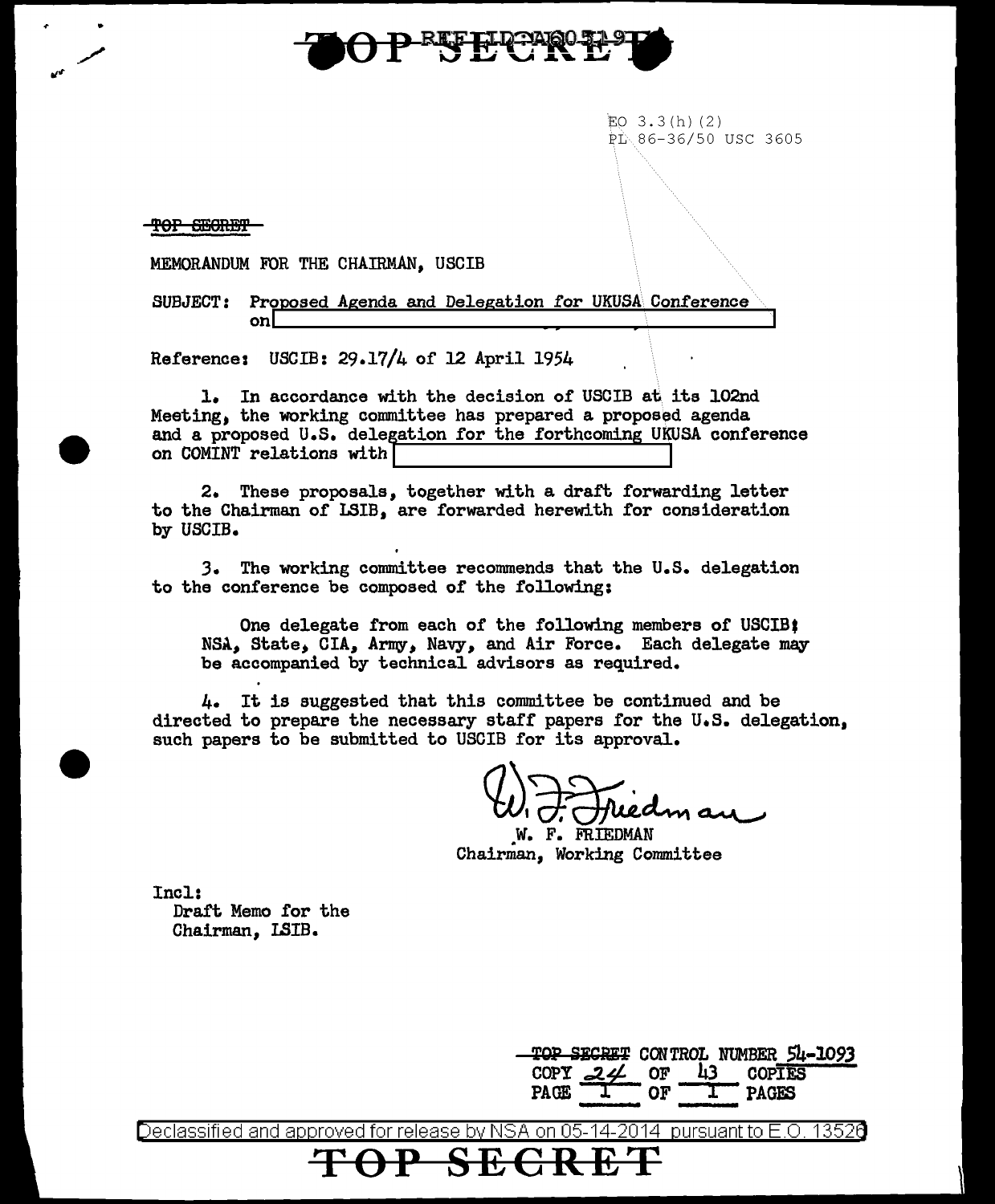$EO$  3.3 $(h)$  (2) PL 86-36/50 USC 3605

TOP SECRET

..

|                | DRAFT MEMORANDUM FOR THE CHAIRMAN, ISIB |                                                                                  |  |
|----------------|-----------------------------------------|----------------------------------------------------------------------------------|--|
| SUBJECT: US-UK |                                         |                                                                                  |  |
|                | $12$ Apr $54$<br>b.                     | References: a. Memorandum to Chairman, LSIB,<br>Reply thereto (not yet received) |  |

1. I am forwarding for your consideration and comments a proposed agenda for our forthcoming conference on arrangements with<br>three  $\begin{bmatrix} \cdot & \cdot & \cdot \\ \cdot & \cdot & \cdot \\ \cdot & \cdot & \cdot \\ \cdot & \cdot & \cdot \end{bmatrix}$  which we have prepared as a result of  $\mathbf y$  which we have prepared as a result of three  $\parallel$  which we have prepared as a result of<br>our correspondence in references a and b. It is to be noted that we<br>have not included  $\parallel$  in the proposed agenda, since it is USCIB's<br>view that a discussion of COMINT arra view that a discussion of COMINT arrangements with\_ I is not appropriate at this time.

- 2. Because a difference set of technical, political, and economic problems exists with respect to each of the three countries involved, and because of the necessity for considering all the factors and recommending policy for each country on its own merits, it was deemed advisable to break down the agenda for the conference by country. We anticipate that there will, of course, be aspects common to the group as a whole.

3. It is USCIB's view that the objective of US and UK COMINT arrangements with  $\frac{1}{1}$  is to obtain the maximum is to obtain the maximum amount of timely and unique materials of value to the US/UK COMINT effort, and that therefore consideration should be given to methods and procedures necessary to extend the collaboration in order to achieve this.objective.

4. It is proposed that LSIB and USCIB each draw up position papers on this agenda, including any modifications thereto mutually agreed upon. and exchange these papers not later than 15 June 1954.

> **TOP SECRET CONTROL NUMBER 54-1093A**<br>COPY 24 OF 43 COPTES COPY  $24$  OF PAGE I OF I PAGES

## **TOP SECRE**